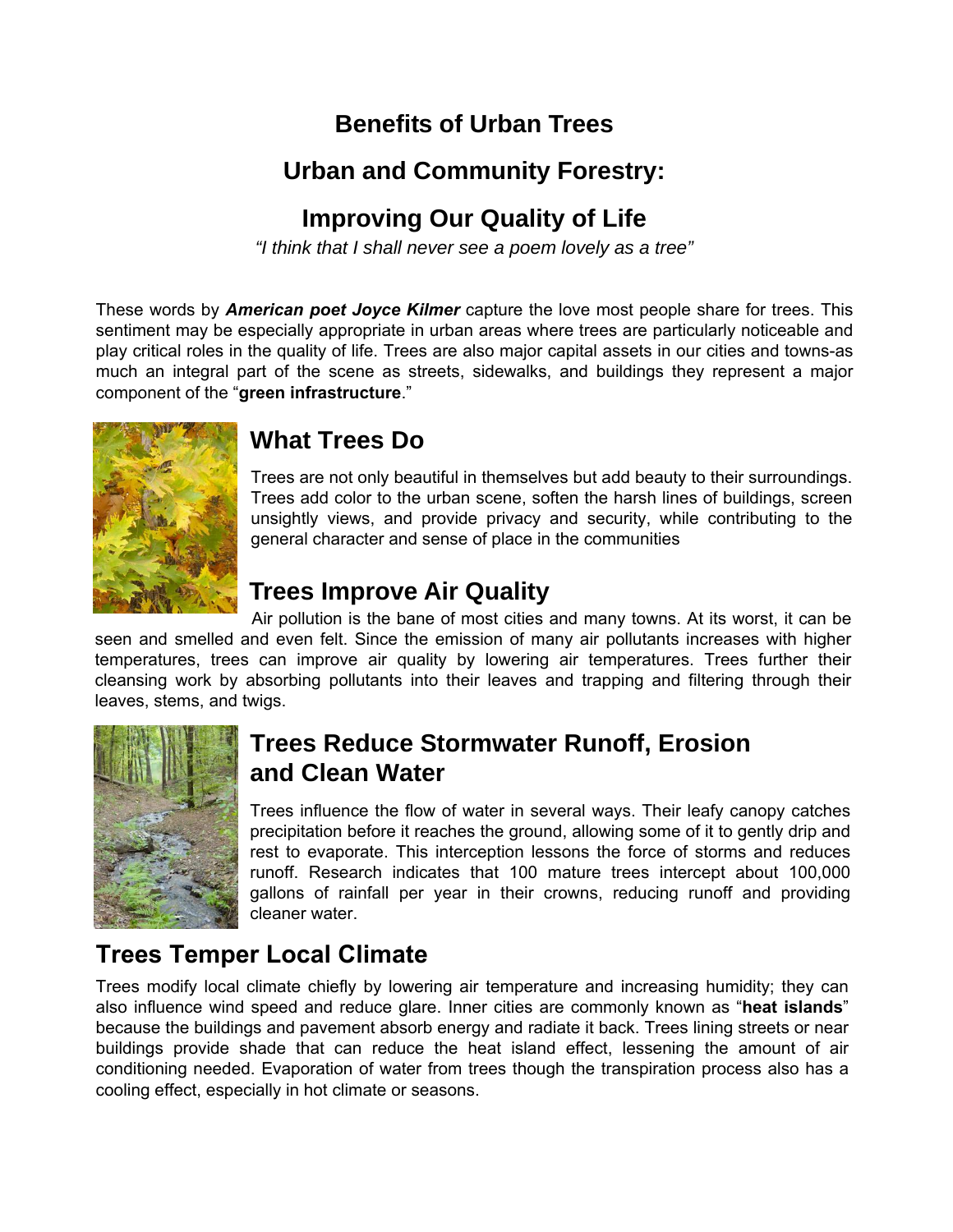

### **Trees Conserve Energy**

In addition to reducing the heat island effect, community trees can conserve energy with their shading and evapotranspiration effect. For example, three or more large trees strategically placed on sunny sides of a house shade it from the hot summer sun, thus reducing the air-conditioning cost as much as 30 percent. Deciduous trees are best for this use because they lose their leaves in winter, exposing the house to the warning winter sun, which lowers the energy needed to heat the house. Coniferous trees,

because they retain their needles year-round, make fine screens and serve well as windbreaks when placed in the path of the prevailing winds, usually the north and northwest sides. These trees can also reduce energy use in a house by shielding it from the most severe cold.

These energy savings, spread over many houses and many neighborhoods, can reduce the demand for power production by utility plants, which in turn reduce the air pollutants produced by these plants.

# **Trees are Good for the Economy**

Community trees provide subtle but real economic benefits. The value of houses on lots with trees is usually higher than those of comparable houses on lots without trees. Studies have shown that shoppers linger longer along a shaded avenue than on one barren of trees. Shaded thoroughfares are not only more physically comfortable but also psychologically more attractive. And an abundance of trees "says something" about a community that makes it more appealing to newcomers as well as residents. In addition to enhancing the home and business environment in an urban area, recreation areas such as parks, greenways, and river corridors that are well stocked with trees tend to keep recreation seekers "at home" rather than diving many miles to find suitable places to play.



# **Trees Create Habitat for Plants and Animals**

Wherever trees are established, wildlife and other plants are sure to follow. Trees and associated plants provide shelter and food for a variety of birds and small animals. The presence of trees creates an environment that allows the growth of plants that otherwise would not be there, enhancing the diversity.

#### **Trees Improve Health**

The health benefits of cleaner air and water are self-evident. But it also known that green environments reduce stress in people, making them more productive at work and happier at home. Trees and their associated vegetation have a relaxing effect on humans, giving them a general feeling of calmness and well-being. Among those who benefit from the proximity of trees are hospital patients. Studies show that patients with a window view of greenery recover faster and suffer fewer complications and medications than those without such views.

## **Trees Serve as Screens**

Densely planted rows of trees around homes and buildings and along streets and roads can serve as screens to preserve privacy and shut out unwanted or unsightly views. Wide belts of such plantings can also help to muffle sound.